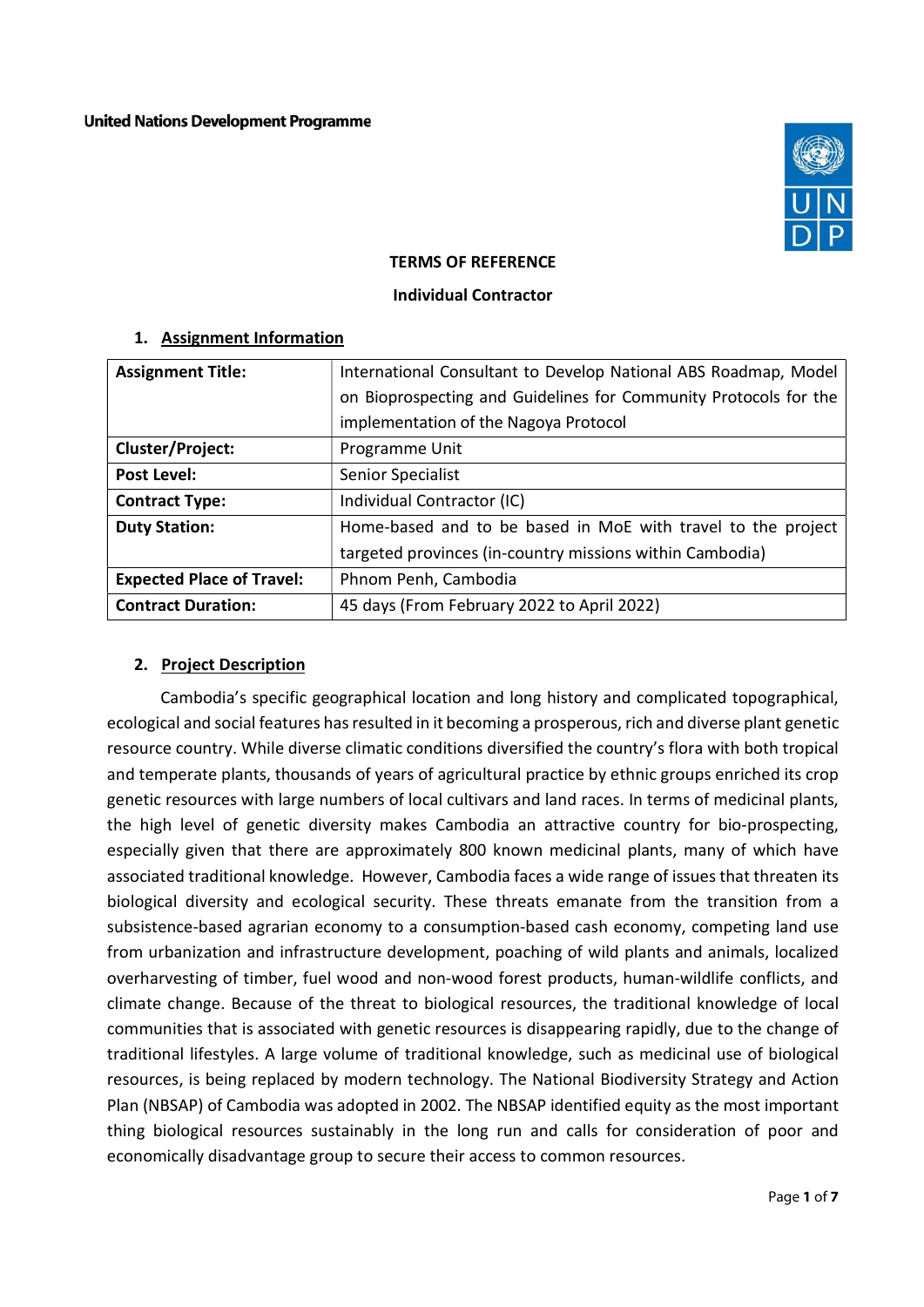To counter the various threats to biodiversity, the country has planned various strategies for the conservation and sustainable use of biological resources for socio-economic development. However, making use of its biodiversity and traditional knowledge for the promotion of bioprospecting and of access and benefit- sharing (ABS) national regime that is constrained by several factors. Cambodia has no existing policy or legislation on ABS, the government recognizes the importance of establishing innovative schemes to derive equitable benefits through economic activities that are linked to sustainable utilization of natural resources and the institutional and personal capacity to carry out bio-prospecting beyond basic level and develop and manage ABS schemes that are compliant with Nagoya Protocol.

The project aims at strengthening human resources, legal frameworks and institutional capacities on access and benefit sharing of genetic resources to facilitate the implementation of the Nagoya Protocol on Access and Benefit Sharing. The above objective would be achieved through two components, namely

- Component 1: Creating an enabling national policy, legal and institutional framework for ABS consistent with the CBD and its Nagoya Protocol
- Component 2: Developing capacity and administrative measures for the implementation of the national ABS legal framework.

The specific problem that this project will seek to address is the lack of a functioning national legal, policy, and institutional framework that will enable the equitable sharing of benefits from the use of genetic resources and traditional knowledge (TK) between the state (national and state governments), commercial interests, and the owners and custodians of these resources and TK (such as Indigenous and Local Communities [ILCs]). This issue is compounded by the lack of trust between users and providers of genetic resources that prevents unleashing the potential of genetic resources as a source of innovation, biodiversity conservation, market development, and poverty alleviation.

Following an inception workshop organized in June 2019 and project work plan, and in order to take the project implementation forward, Cambodia is looking for an experienced international consultant to develop the National ABS Roadmap for implementing national ABS policy, legislation and program. This task shall include the development of (i) models on bio-prospecting and research procedure; and (ii) guidelines for community protocols which important for sustainable use of genetic resources and equitable sharing between user and provider which compliance to the Nagoya Protocol.

#### 3. Scope of Work and objective

Under the overall guidance and supervision of the National Project Director, the selected International Consultant (IC) will work closely with Project Coordinator, MoE and relevant institutions/stakeholders to complete the assignments.

Tasks and responsibilities of the international consultant include but are not limited to: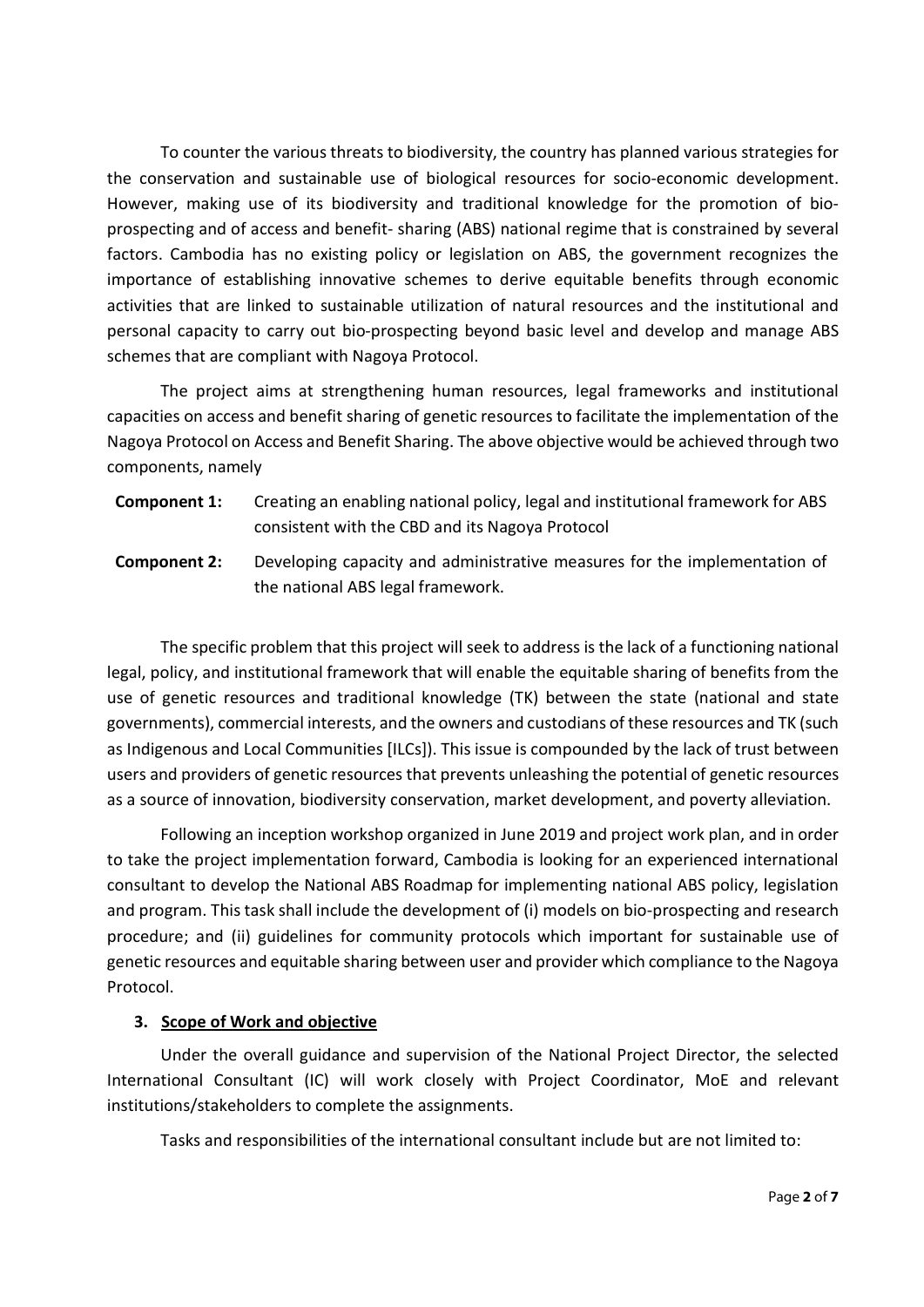- A. Develop National ABS Roadmap:
	- 1. Review existing roadmap from developed and developing countries related to ABS, particularly from the providing countries and identify gaps and opportunities to apply in Cambodia's context;
	- 2. Review best practices and identify best option for the implementation of ABS policy in Cambodia, including legislation and program;
	- 3. Review the existing National ABS Framework, and provide update if any; and
	- 4. Develop National ABS Roadmap.
- B. Develop institutional framework including procedure and measure for access genetic resources defined and established for implementation of the Nagoya Protocol:
	- a) Develop models on bio-prospecting and research procedures available to national and provincial research institutions:
		- 1. Review stock-taking on the institutional framework conducted by national consultant, analysis and identify appropriate system in the country;
		- 2. Review the existing bio-prospecting models and its applications;
		- 3. Develop model on bio-prospecting and research procedures; and
		- 4. Identify and prioritize the research to demonstrate opportunities for improving the economic value of biodiversity and ecosystems.
	- b) Develop guideline for users and providers in ABS and Bio-prospecting process:
		- 1. Review the existing guideline to define the requirements involving in the utilization of genetic resources, particularly the process of bio-prospecting between users and providers; and
		- 2. Develop users and providers guideline which include rules and procedures.
- C. Develop guidelines for community protocols:
	- a) Review and analysis the existing guideline for community protocols conducted by national consultant; and
	- b) Based on the review above, develop guidelines for community protocols, including an Environmental Impact Assessment (EIA) analysis regarding the project of the utilization of GR-TK (ABS projects); and
	- c) Develop guideline for the process of negotiation and content of potential agreements between different users and providers.
- D. Participate and present in the consultation meetings and workshops, including ABS Sub-TWG meeting;
- E. Consolidate the comments, recommendations and feedback from stakeholders' consultation meeting, workshop(s) and ABS Sub-TWG meeting;
- F. Compile reports about the finding and documentation;
- G. Submit the final documents and all related references to project management unit (PMU) for reviewing and project director (PD) for approval; and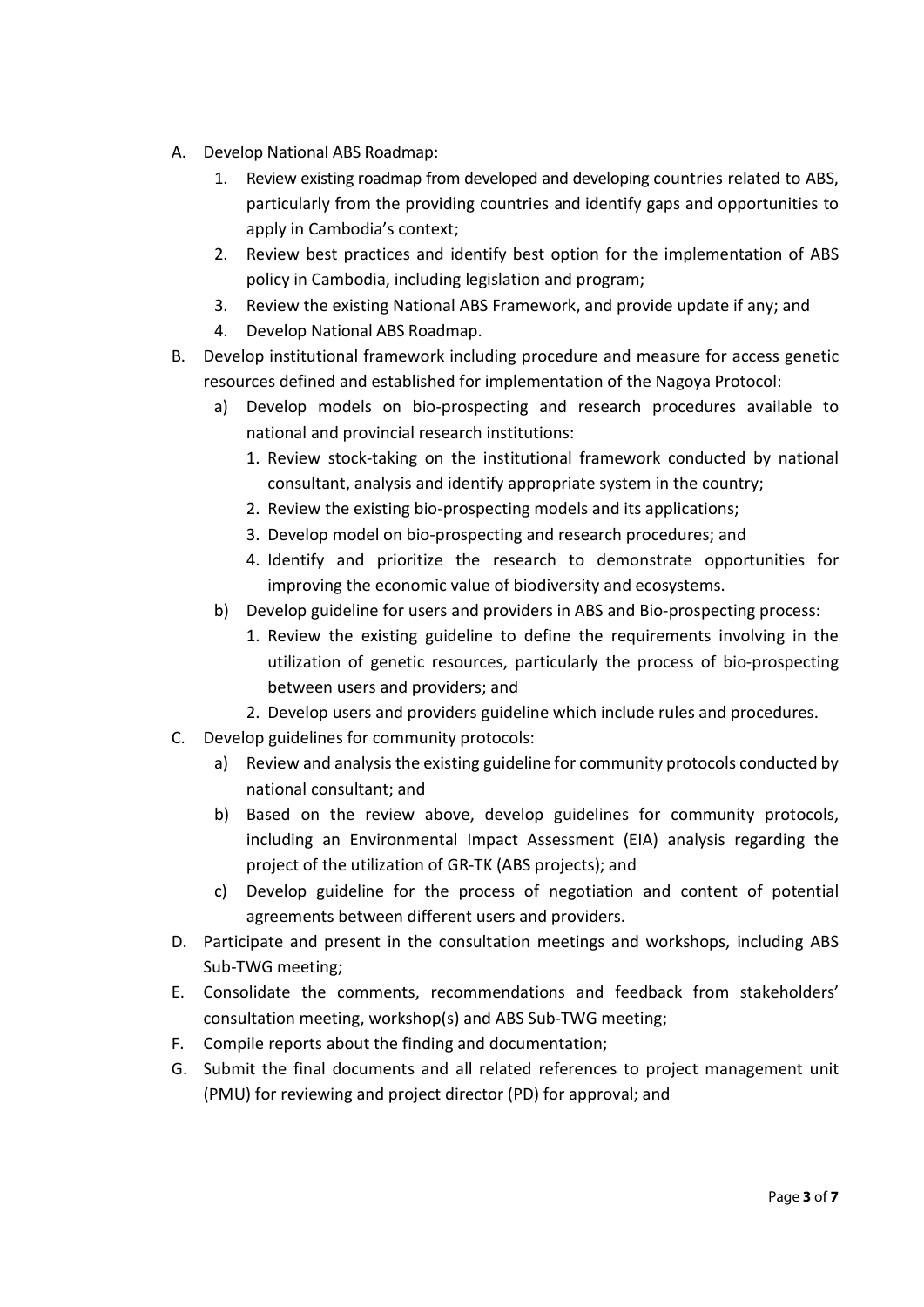## 4. Expected Outputs and Deliverables

| No.            | <b>Deliverables/Outputs</b>                                                                                  | # working   | <b>Target Due</b>       | <b>Review and</b>              |
|----------------|--------------------------------------------------------------------------------------------------------------|-------------|-------------------------|--------------------------------|
|                |                                                                                                              | <b>Days</b> | <b>Dates</b>            | <b>Approvals</b>               |
|                |                                                                                                              |             |                         | <b>Required</b>                |
| $\mathbf{1}$   | <b>Deliverable 1:</b> Submit to PMU and UNDP the $\beta$ days                                                |             | 1 week of               | Review by Project              |
|                | Methodology, workplan and budget-plan                                                                        |             | February<br>2022        | Coordinator and                |
|                |                                                                                                              |             |                         | approve by<br>Project Director |
| $\overline{2}$ | <b>Deliverable 2:</b> Submit to PMU, UNDP and 21 days                                                        |             | $2nd$ week of<br>March  |                                |
|                | MoE as follows:                                                                                              |             | 2022                    |                                |
|                | Draft - National ABS Roadmap;<br>$\qquad \qquad -$                                                           |             |                         |                                |
|                | Draft - documents on: (a) Models on Bio-<br>$\overline{\phantom{0}}$<br>prospecting and research procedures; |             |                         |                                |
|                | and (b) Guideline for users and providers;                                                                   |             |                         |                                |
|                | and                                                                                                          |             |                         |                                |
|                | Draft - Guidelines for Community                                                                             |             |                         |                                |
|                | Protocols, including (i) EIA analysis in ABS                                                                 |             |                         |                                |
|                | projects; and (ii) Guideline for the                                                                         |             |                         |                                |
|                | process of negotiation and content of<br>potential agreements.                                               |             |                         |                                |
|                |                                                                                                              |             | 4 <sup>th</sup> week of |                                |
| 3              | <b>Deliverable 3: Address comments and inputs 21 days</b><br>provided by PMU, ABS-sub group and other        |             | April 2022              |                                |
|                | relevant stakeholders and submit to PMU,                                                                     |             |                         |                                |
|                | <b>UNDP and MoE as follows:</b>                                                                              |             |                         |                                |
|                | Final<br>document<br>National<br><b>ABS</b><br>$\overline{a}$                                                |             |                         |                                |
|                | Roadmap;                                                                                                     |             |                         |                                |
|                | Final document $-$ documents on: (a)                                                                         |             |                         |                                |
|                | Models on Bio-prospecting and research                                                                       |             |                         |                                |
|                | procedures; and (b) Guideline for users<br>and providers.                                                    |             |                         |                                |
|                | document<br>Final<br>Guidelines<br>for<br>$\overline{\phantom{m}}$<br>$\qquad \qquad -$                      |             |                         |                                |
|                | Community Protocols, including (i) EIA                                                                       |             |                         |                                |
|                | analysis in ABS projects;<br>and<br>(ii)                                                                     |             |                         |                                |
|                | Guideline for the process of negotiation                                                                     |             |                         |                                |
|                | and content of potential agreements.                                                                         |             |                         |                                |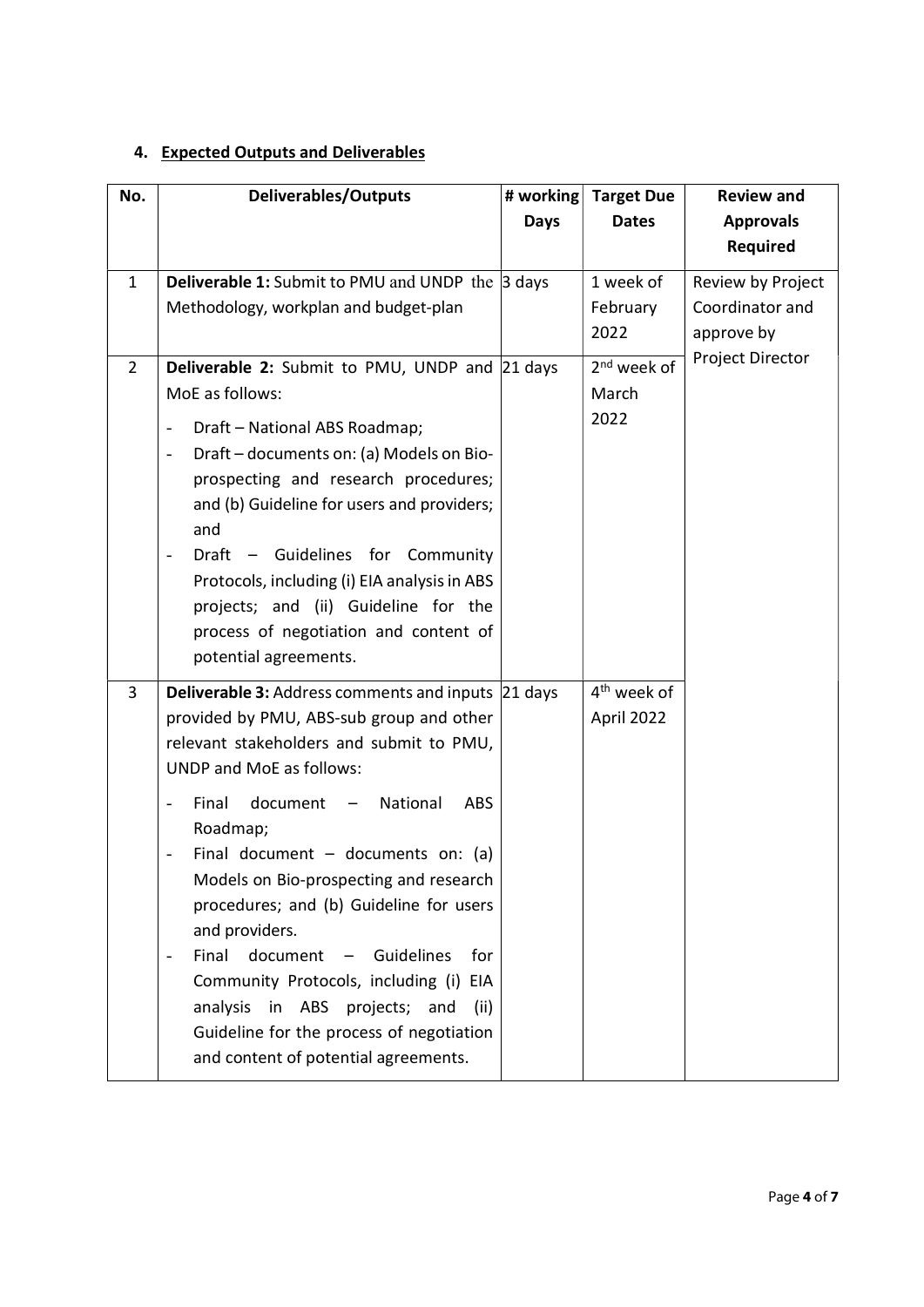### 5. Institutional Arrangement

Under the supervision of the Project Director, the International Consultant will liaise day-today work with the National consultant and the Project Coordinator. S/he will also work closely with the relevant institutions, development partners and academic/research institutions to ensure full operation and collaboration from all stakeholders.

The deliverables will be submitted to the Project Director for review through UNDP's Programme Analyst and share it with other relevant colleagues in MoE. Once the quality of the deliverable is satisfied by the National Project Director, the Head of Programme Unit of UNDP will subsequently approve the payment release. The International Consultant will be responsible for his/her own transportation within Phnom Penh.

### 6. Duration of the Work

The assignment is expected to be completed within 45 days from 1 February 2022 to 30 April 2022. In Cambodia, the working week is from Monday to Friday. The consultant is expected to reserve some days for interview with stakeholders in Cambodia and produce the documents as stated in expected outputs and deliverables of this ToR. It is expected that the final documents will be submitted by the 4<sup>th</sup> week of April 2022.

### 7. Duty Station

The consultant will work from home and undertake 1 mission to Cambodia for 12 working days. S/he will be based at Ministry of Environment. Among the total 12 working days in Cambodia, the consultant will work for 7 days in Phnom Penh and 5 working days at the project targeted provinces (Siem Reap, Mondulkiri and Preah Vihear).

The consultant should submit financial proposal covering the professional fee, airfare, travel and other related cost incurred when she/he is in Cambodia.

Selected individual contract(s) who is expected to travel to the Country Office (CO) to undertake the assignment in the country is required to undertake the Basic Security in the Field (BSAFE) training prior to travelling at https://training.dss.un.org/course/category/6

| <b>Education:</b>  | • At least Master or PhD (is preferable) degree in Natural Resource and<br>Environmental Policy and Management and Resources Development, and |  |  |
|--------------------|-----------------------------------------------------------------------------------------------------------------------------------------------|--|--|
|                    | as well as the relevant fields such as ABS legislation development, genetic                                                                   |  |  |
|                    | and resources science and ecosystem services.                                                                                                 |  |  |
| <b>Experience:</b> | • 5 years experience in developing policy, legislation and legal framework                                                                    |  |  |
|                    | related to access and benefit-sharing and environmental/biodiversity                                                                          |  |  |
|                    | management and conservation.                                                                                                                  |  |  |

#### 8. Minimum Qualifications of the Individual Contractor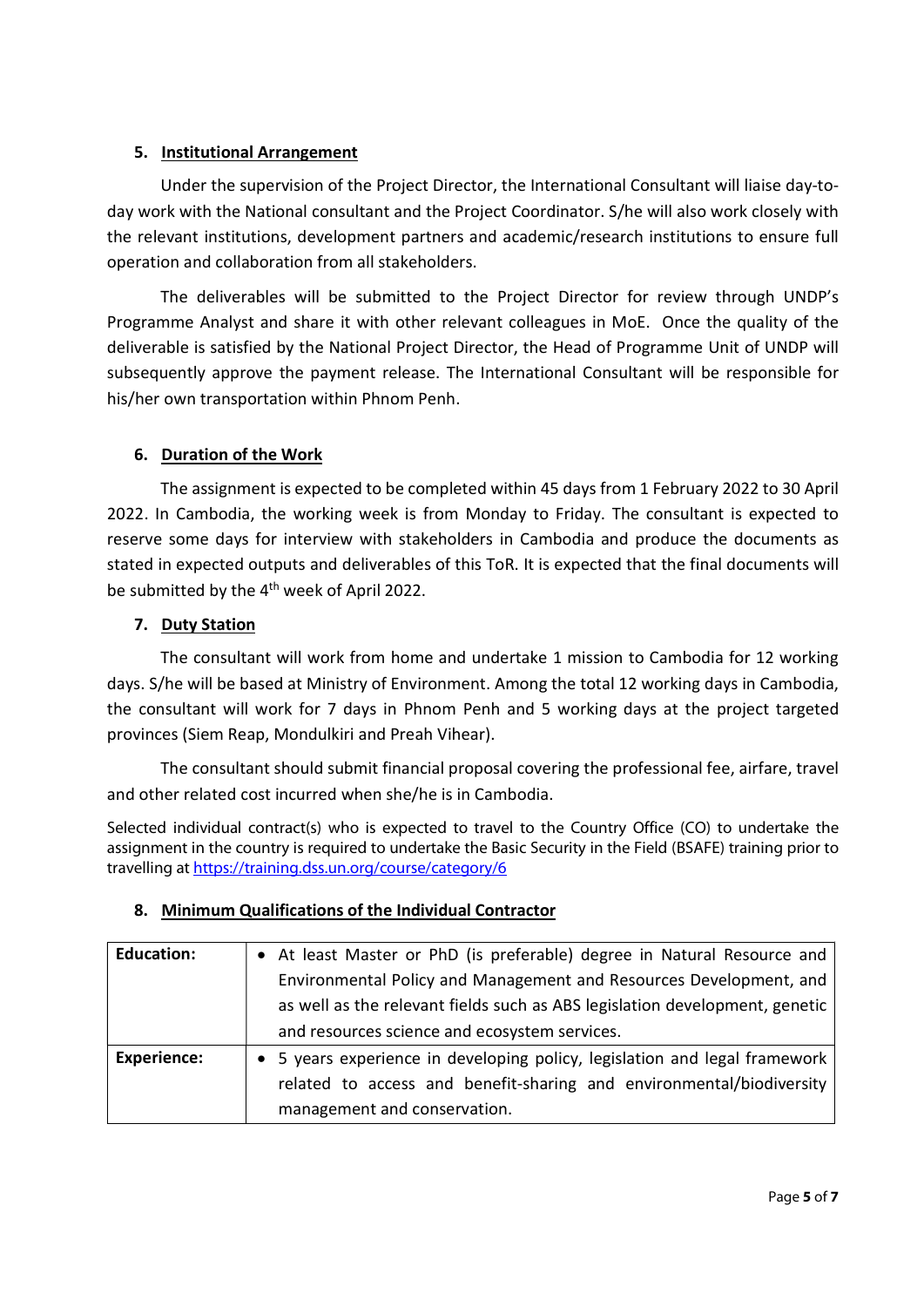|                      | • Proven experience and knowledge in ABS procedure and framework                                                                                           |  |  |
|----------------------|------------------------------------------------------------------------------------------------------------------------------------------------------------|--|--|
|                      | development in both user and provider countries which compliance to the<br>Nagoya Protocol;                                                                |  |  |
|                      |                                                                                                                                                            |  |  |
|                      | Specific international or country experience working on programs, projects<br>research through any international or bilateral organization on ABS, natural |  |  |
|                      | resources or negotiation related to fair and equitable sharing of benefit                                                                                  |  |  |
|                      | arising from the use of natural/genetic resources of the CBD will be an                                                                                    |  |  |
|                      | asset; and                                                                                                                                                 |  |  |
|                      | Experience working with a wide variety of development actors in Cambodia                                                                                   |  |  |
|                      | including with the Royal Government of Cambodia, international                                                                                             |  |  |
|                      | development organizations, private sector entities, and/or civil society                                                                                   |  |  |
|                      | organizations including community groups.                                                                                                                  |  |  |
| <b>Competencies:</b> | Strong analytical skills and ability in development of Policy and                                                                                          |  |  |
|                      | Frameworks;                                                                                                                                                |  |  |
|                      | Excellent analytical capacity and ability to synthesize project outputs and                                                                                |  |  |
|                      | relevant findings for the preparation of quality project reports;                                                                                          |  |  |
|                      | • Ability to understand ABS terminology and its concepts and to                                                                                            |  |  |
|                      | analysis/synthesize information from different sources into a coherent                                                                                     |  |  |
|                      | project log-frame and framework;                                                                                                                           |  |  |
|                      | • Skill in achieving results through persuading, influencing and working with<br>others;                                                                   |  |  |
|                      | Ability to understand Cambodia's context and communication;                                                                                                |  |  |
|                      | Maturity and confidence in dealing with senior members of international,                                                                                   |  |  |
|                      | regional and national institutions;                                                                                                                        |  |  |
|                      | Displays sensitivity and adaptability to different cultures, genders, religions,                                                                           |  |  |
|                      | races, nationalities and age groups;                                                                                                                       |  |  |
|                      | Good team player, self-starter, has ability to work under minimum                                                                                          |  |  |
|                      | supervision and maintain good relationships.                                                                                                               |  |  |
| Language:            | • Fluency in written and Spoken of English language required.                                                                                              |  |  |

# 9. Criteria for Evaluation of Level of Technical Compliance of Individual Contractor

| <b>Technical Evaluation Criteria</b>                                   | <b>Obtainable Score</b> |
|------------------------------------------------------------------------|-------------------------|
|                                                                        |                         |
| At least 5 years relevant work experience in the preparation and       | 30                      |
| development of policy and framework related to environmental           |                         |
| management and biodiversity conservation, particularly experience in   |                         |
| bio-prospecting and the utilization of genetic resources in Cambodia   |                         |
| and other similarly developing countries to ensure the compliance with |                         |
| the Nagoya Protocol on ABS.                                            |                         |